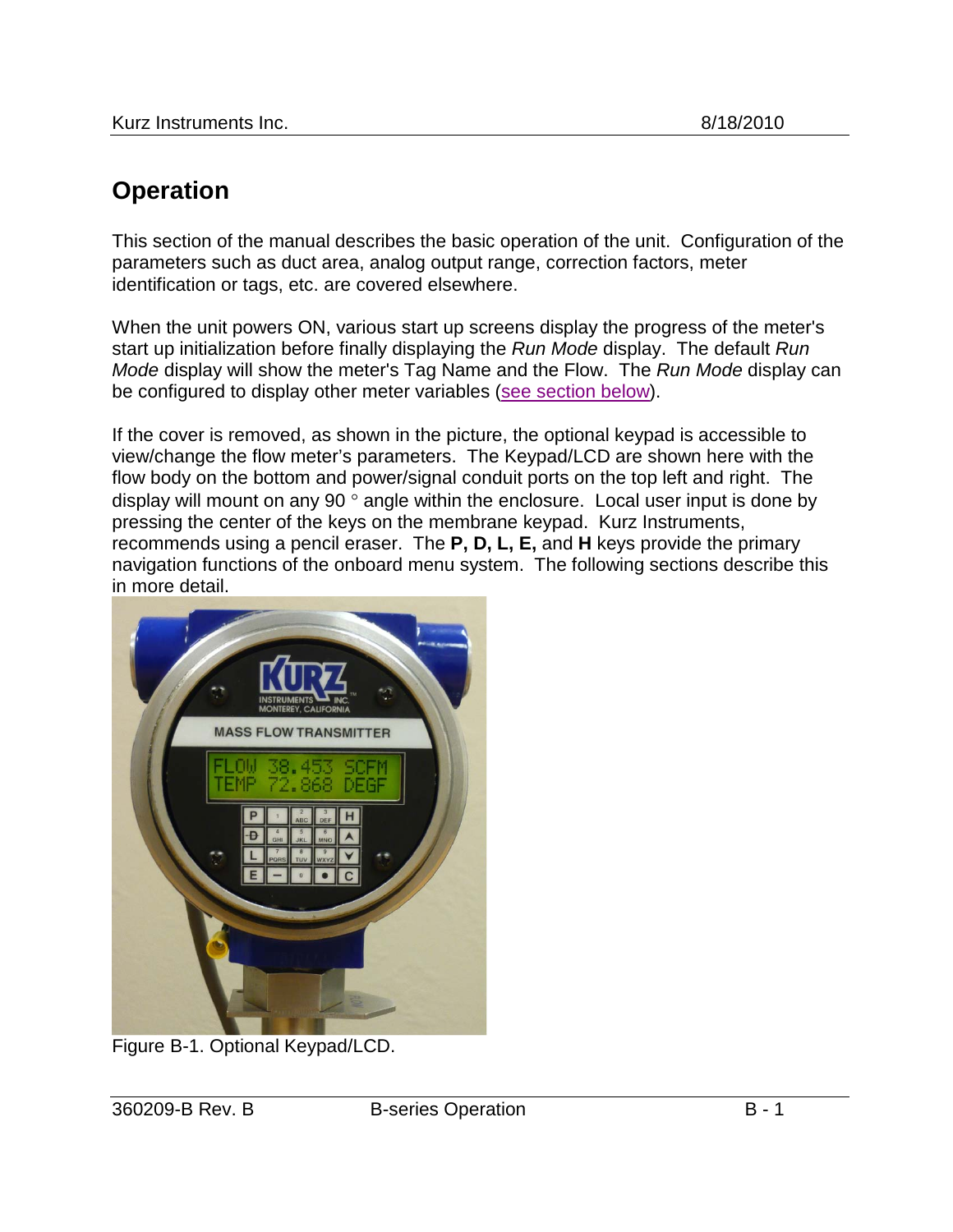### *Power-On Sequence*

For units with the optional LCD display, the following screens will be displayed during Power On:

- 1. The LCD green back light will turn on
- 2. The screen will momentarily display

| KURZ INSTRUMENTS |  |
|------------------|--|
| DISP DRIVER V4.X |  |

3. It will clear, then show:

| <b>FIRMWARE VERSION</b> |  |  |
|-------------------------|--|--|
| MFT-B VER 2.XX          |  |  |

If the meter supports HART communication the Power Up screen will show:

|  | <b>FIRMWARE VERSION</b> |
|--|-------------------------|
|  | MFT-B VER H2.XX         |

4. The *Run Mode* screen will be displayed

The analog output becomes active as soon as *Run Mode* is reached which takes about 20 seconds for the whole boot process under flow. For a full description of this and flow rate dependent boot times see this section. The parameters to configure or setup the mass flow transmitter are accessible via the keypad and 2x16 LCD. The next section provides a general overview to navigate the menu system using the 20-key keypad and the 2x16 character LCD display.

#### *Overview of the User Interface*

The Kurz Instruments MFT-B series flow meter has a 2 line, 16 character LCD display and a 20-key keypad through which the user can interface with the onboard menu system. The primary keys on the keypad used to navigate the menu system are the **P, D, L, E,** and **H** keys. The remaining keys are primarily used for data entry.

There are five operational modes for the flow meter. They are:

*Run Mode*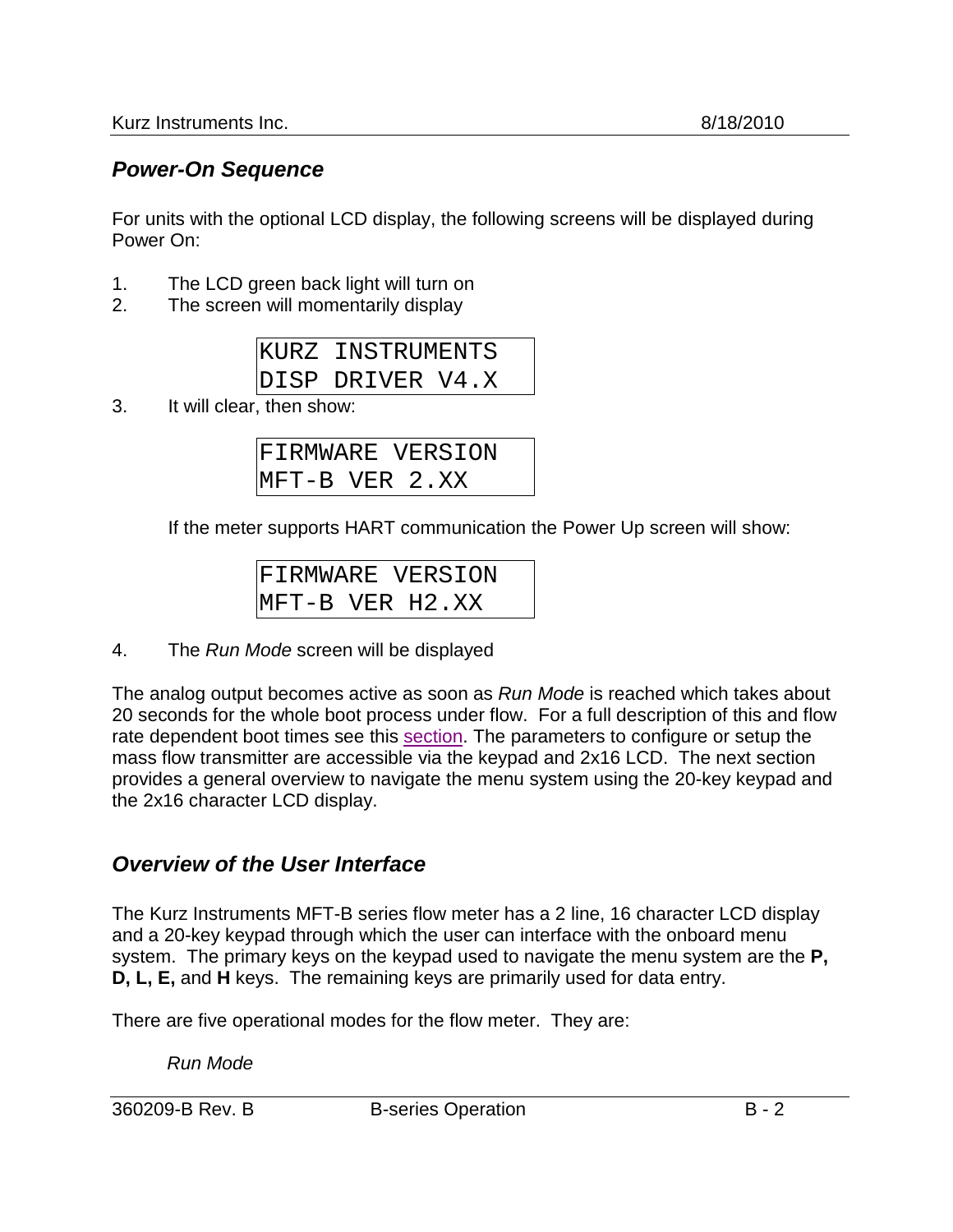*Program Mode accessed using the (P) key Display Mode accessed using the (D) key Log Mode accessed using the (L) key Extended Utilities Mode accessed using the (E) key*

*Run Mode* is the normal operational state of the meter. After boot up or power on, the flow meter will be in *Run Mode* and will show the *Run Mode* display(s). The factory default *Run Mode* display will show the meter's Tag Name and Flow as follows:

| TAG NATURAL GAS1 |             |
|------------------|-------------|
| FLOW 14356.      | <b>SCFM</b> |

The *Run Mode* display can be configured to display other meter variables and formats. The *[Run Mode](#page-9-0)* display setup is covered in a later section of the manual.

*Program Mode* is the mode used to change (or program) the flow meter parameters or setup the flow meter features. An access code is required to enter this mode. *Program Mode* is invoked by pressing **P** when the flow meter is in *Run Mode*.

*Display Mode* is the mode used to view the flow meter parameters as well as the process and control data. No access code is required to enter this mode. This mode is for viewing only and data entry is blocked. *Display Mode* is invoked by pressing **D** when the flow meter is in *Run Mode*.

*Log Mode* is the mode used to request log reports that are sent to the flow meter USB port. No access code is required to enter this mode. *Log Mode* is invoked by pressing **L** when the flow meter is in *Run Mode*.

*Extended Utilities Mode* is the mode used to perform various diagnostic and utility functions. An access code is required to enter this mode. *Extended Utilities Mode* is invoked by pressing **E** when the flow meter is in *Run Mode*.

The **H** key provides a quick exit or 'HOME' function and will either return to the top-level option entry display of the user mode or return to *Run Mode*.

The general format of the data displays will have the item description or name of the variable on line 1 of the LCD display and the value of the variable on line 2 of the display. In general, data entry will be performed on the value on line 2 of the display. When the data item is a selection list, an up/down arrow '<sup>^</sup>v' symbol will display at the right most position on line 2 to indicate that the data value is selected using the up **(^)** or down **(v)** arrow keys on the keypad. In general, when the data item has associated engineering units, the units string will be at the right most position on line 2.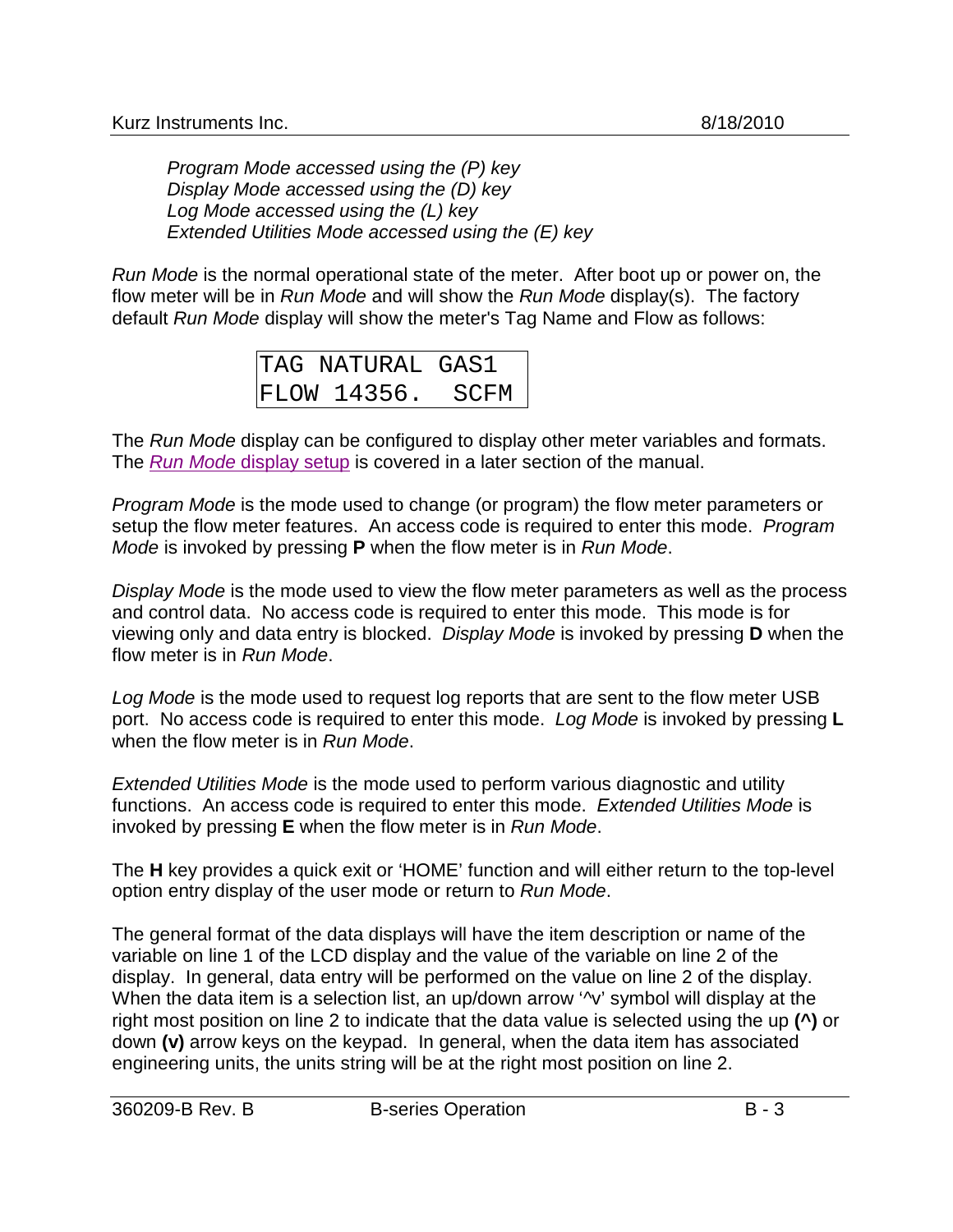### *Navigating the Menus*

The primary navigation keys are as follows:

| Keypad Key | <b>Function</b>                                       |
|------------|-------------------------------------------------------|
| н          | Quick Exit (HOME) to return to Run Mode;              |
|            | Or back out of a menu                                 |
|            | Invokes Program Mode from Run Mode;                   |
|            | Or skip over data with no entry, during data entry    |
|            | Invokes Display Mode from Run Mode;                   |
|            | Or delete 1 character to the left, during data entry  |
|            | Invokes Log Mode from Run Mode                        |
| F          | <b>Invokes Extended Utilities Mode from Run Mode;</b> |
|            | Or accept a data entry, during data entry             |

All of the **user modes** – *Program Mode, Display Mode, Log Mode,* and *Extended Utilities Mode* are accessed directly from *Run Mode* by pressing its corresponding key on the keypad. Depending on the user mode invoked, the user will be prompted to enter an access code.

|       | ENTER ACCESS |
|-------|--------------|
| CODE: |              |

An access code is entered using the numeric keys on the keypad and pressing **E** to accept the entry. The access code is a number with up to 6 digits. If an invalid access code is entered, the menu system will respond accordingly and will repeat the prompt for an access code until a valid code is entered or the user presses **H** to return to *Run Mode*.

| IINVALID    |  |
|-------------|--|
| <b>CODE</b> |  |

All of the user modes have consistent navigation screens and input. When the user mode is first invoked, the menu system prompts for a **Navigation Method**.

| 1: MENU SCROLL |  |
|----------------|--|
| 2: QUICK JUMP  |  |

Menu Scroll allows the user to select a menu by scrolling through the list of available menus. The **1** key is pressed to use the Menu Scroll Navigation Method. Quick Jump allows the user to enter an option number associated with the menu desired. The **2** key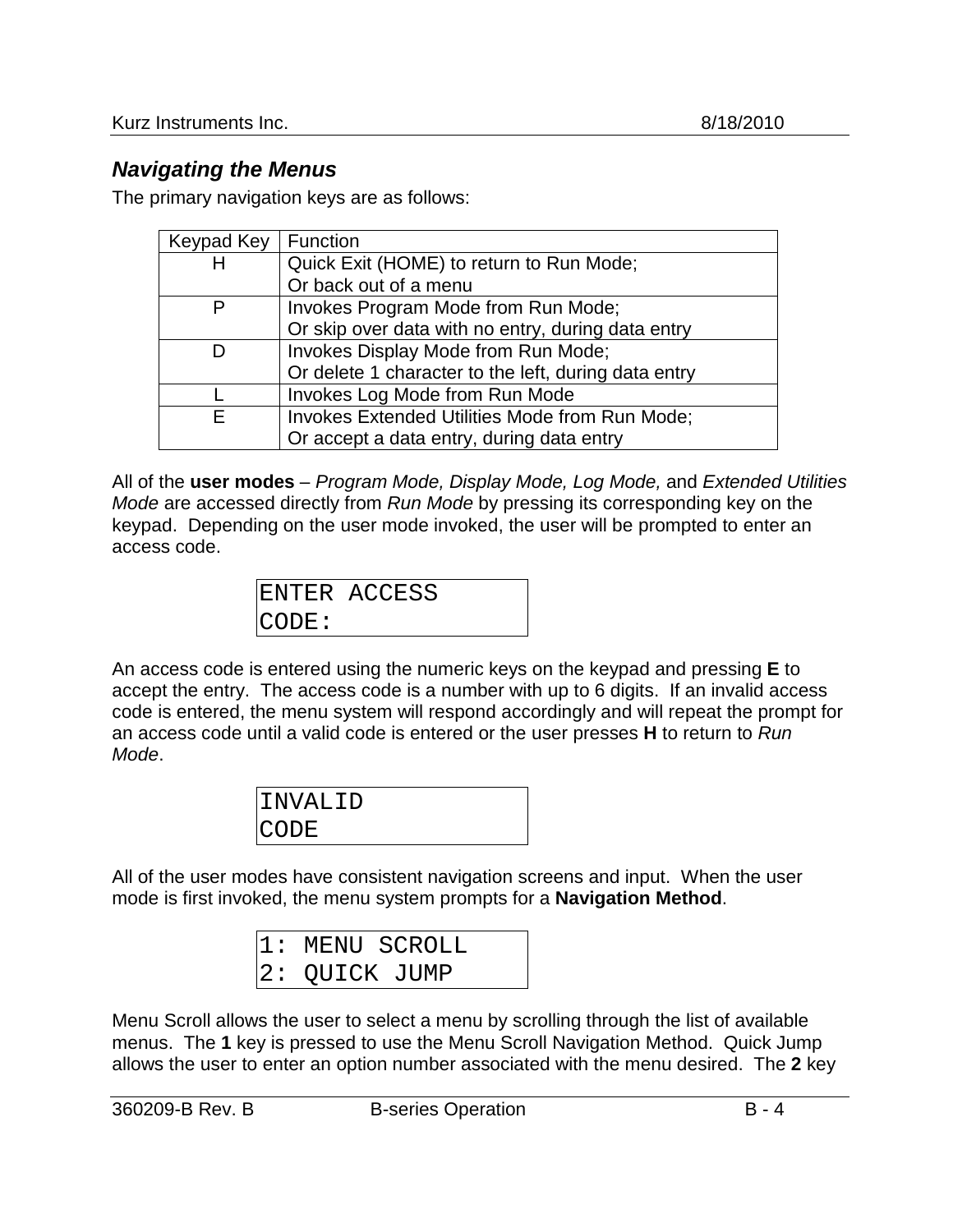is pressed to use the Quick Jump Navigation Method.

The following is an example of the (Menu) Option Entry screens for Display Mode.

|  |  | <b>Menu Scroll Navigation Method</b> |  |
|--|--|--------------------------------------|--|
|  |  | >1 METER SETUP ^v                    |  |
|  |  | DISP MODE OPTION                     |  |

The scroll keys are used to navigate through the list of menu options. When the desired option is found the **E** key is pressed to invoke the menu option to view/change the menu items in that menu.

| <b>Quick Jump Navigation Method</b> |  |                  |  |
|-------------------------------------|--|------------------|--|
| $1 - 50 > 1$                        |  |                  |  |
|                                     |  | Enter DSP Option |  |

For the advanced user who is familiar with the Option #'s associated with the menu options, the Quick Jump navigation allows the user the enter the option # using the numeric keys and press **E** to quickly invoke the menu option.

The following Tables list the menu options available in the four user modes. Tables with more details, including the menu items within each menu are provided in the Appendix.

|             | <u>YAM MUDL MENU UT</u><br>'''                             |
|-------------|------------------------------------------------------------|
| Option<br># | Menu                                                       |
| 1           | <b>Basic Meter Setup</b><br>(1 BASIC SETUP)                |
| 2           | <b>Flow Cutoff</b><br>(2 FLOW CUTOFF)                      |
| 3           | Flow Correction Factor and Time Constant<br>(3 FLOW CF/TC) |
| 4           | Setup Flow Totalizer Reset<br>(4 RESET TOTAL)              |
| 5           | Setup Analog Output #1<br>(5 AOUT 1)                       |
| 6           | Setup Analog Output #2<br>(6 AOUT 2)                       |
| 7           | Setup Run Mode Display<br>(7 RUN DISP)                     |
| 8           | Setup Relay Output<br>(8 ASSIGN DOUT)                      |
| 9           | Setup Alarm<br>(9 ALARM SETUP)                             |
| 10          | Setup NE-43 Alarm                                          |

#### *PROGRAM MODE* **MENU OPTIONS**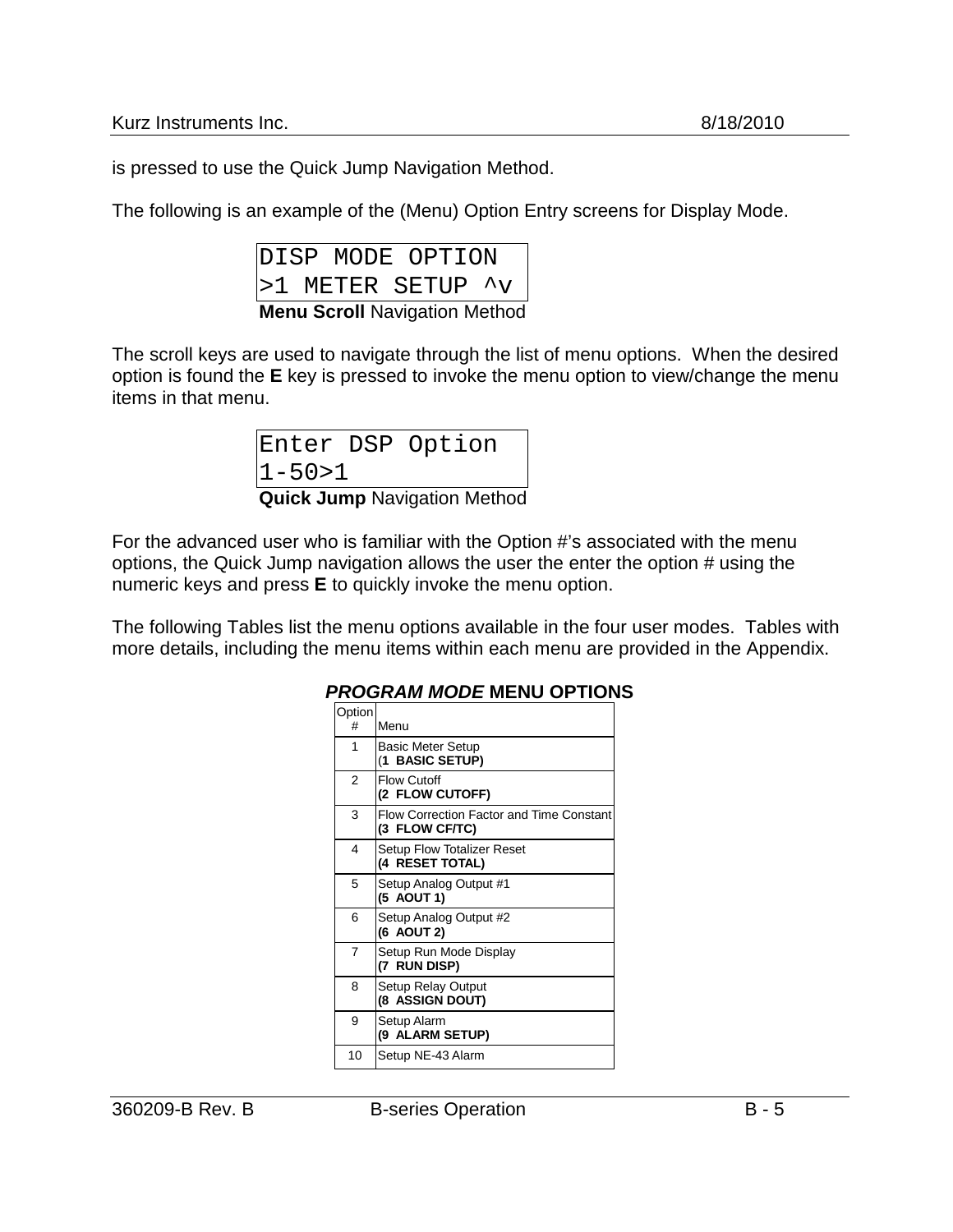|    | (10 NE-43 ALRM)                                             |
|----|-------------------------------------------------------------|
| 11 | <b>Setup Pulse Output</b><br>(11 PULSE OUT)                 |
| 12 | Setup Sensor Purge<br>(12 PURGE OUT)                        |
| 13 | <b>Setup Flow Calibration Parameters</b><br>(13 CALIB DATA) |
| 14 | <b>Calibrate Outputs</b><br>(14 CALIB AOUT)                 |
| 15 | Variable Flow Correction Data<br>(15 VRMS DATA)             |
| 16 | <b>Remote Correction Factor Data</b><br>(16 REMOTE CF)      |
| 17 | <b>Select Gas Calibration Curve</b><br>(17 CAL CURVE)       |
| 18 | Setup Data Logging<br>(18 DATA LOG)                         |
| 19 | Setup Modbus Communication<br>(19 MODBUS COM)               |
| 20 | Setup External Input<br>(20 EXT AINPUT)                     |
| 21 | Setup PID Data<br>(21 PID SETUP)                            |
| 22 | Manual PID Adjust<br>(22 PID CONTRL)                        |
| 23 | Setup Drift Check<br>(23 DRIFT CHCK)                        |
| 24 | Change User Password<br>(24 CHNG PWORD)                     |
| 25 | Update FROM EEPROM<br>(25 GET EEPROM)                       |
| 26 | Set Bootup Output Delay<br>(26 BOOTUP DLY)                  |

The **BOLDED** entry in the menu description column is the Scroll List entry for the menu option. The Option number is included in the Scroll List entry to familiarize the new user with the Option numbers associated with often used Menus. This format is used for all the user mode Scroll List menu options.

| <b>DISPLAY MODE MENU OPTIONS</b> |  |  |
|----------------------------------|--|--|
|                                  |  |  |

| Option |                                                            |
|--------|------------------------------------------------------------|
| #      | Menu                                                       |
| 1      | Setup Meter<br>(1 METER SETUP)                             |
| 2      | <b>Flow Cutoff</b><br>(2 FLOW CUTOFF)                      |
| 3      | Flow Correction Factor and Time Constant<br>(3 FLOW CF/TC) |
| 4      | Setup Flow Totalizer Reset<br>(4 RESET TOTAL)              |
| 5      | Setup Analog Output #1                                     |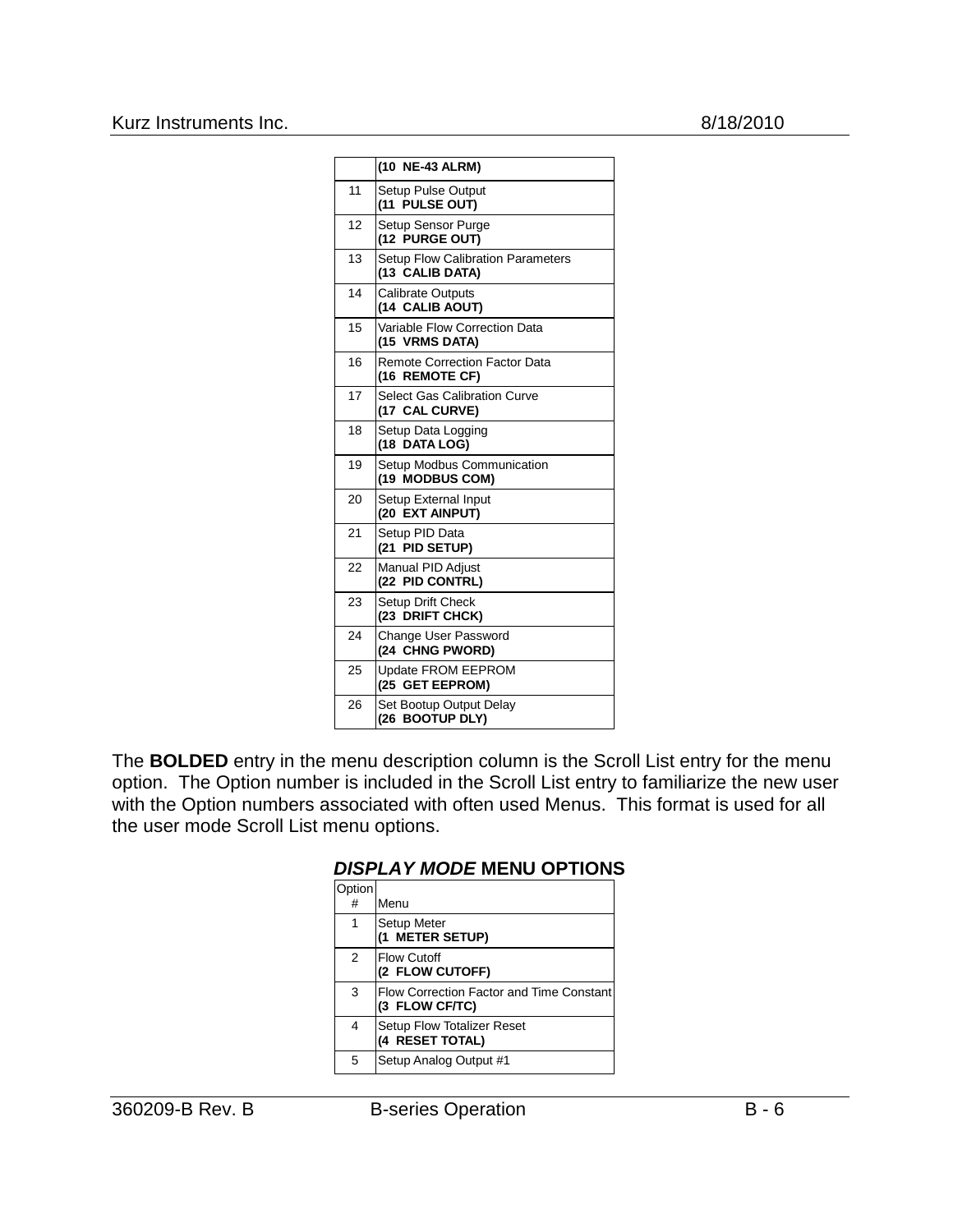#### Kurz Instruments Inc. 8/18/2010

|       | (5 AOUT 1)                                              |
|-------|---------------------------------------------------------|
| 6     | Setup Analog Output #2                                  |
|       | (6 AOUT 2)                                              |
| 7     | Setup Run Mode Display<br>(7 EXEC DISP)                 |
| 8     | Setup Relay Output<br>(8 ASSIGN DOUT)                   |
| 9     | Setup Alarm<br>(9 ALARM SETUP)                          |
| 10    | Setup NE-43 Alarm<br>(10 NE-43 ALRM)                    |
| 11    | Setup Pulse Output<br>(11 PULSE OUT)                    |
| 12    | Setup Sensor Purge<br>(12 PURGE OUT)                    |
| 13    | Setup Flow Calibration Parameters<br>(13 CALIB DATA)    |
| 14    | <b>Calibrate Outputs</b><br>(14 CALIB AOUT)             |
| 15    | Variable Flow Correction Data<br>(15 VRMS DATA)         |
| 16    | <b>Remote Correction Factor Data</b><br>(16 REMOTE CF)  |
| 17    | <b>Select Gas Calibration Curve</b><br>(17 CAL CURVE)   |
| 18    | Setup Data Logging<br>(18 DATA LOG)                     |
| 19    | Setup Modbus Communication<br>(19 MODBUS COM)           |
| 20    | Setup External Input<br>(20 EXT AINPUT)                 |
| 21    | Setup PID Data<br>(21<br>PID SETUP)                     |
| 22    | Manual PID Adjust<br>(22 PID CONTRL)                    |
| 23    | Setup Drift Check<br>(23 DRIFT CHCK)                    |
| 24    | Change User Password<br>(24 CHNG PWORD)                 |
| 25    | Update FROM EEPROM<br>(25 GET EEPROM)                   |
| 26    | Set Bootup Output Delay<br>(26 BOOTUP DLY)              |
| 27-30 | <not used=""></not>                                     |
| 31    | <b>Factory Meter Setup</b><br><b>METR CONFG)</b><br>(31 |
| 32    | <b>Factory Sensor Setup</b><br>(32 SENS CONFG)          |
| 33    | <b>Calibration Coefficients</b><br>(33 INCAL CONF)      |
| 34    | Setup Manufacturing Data<br>(34 PROD CONFG)             |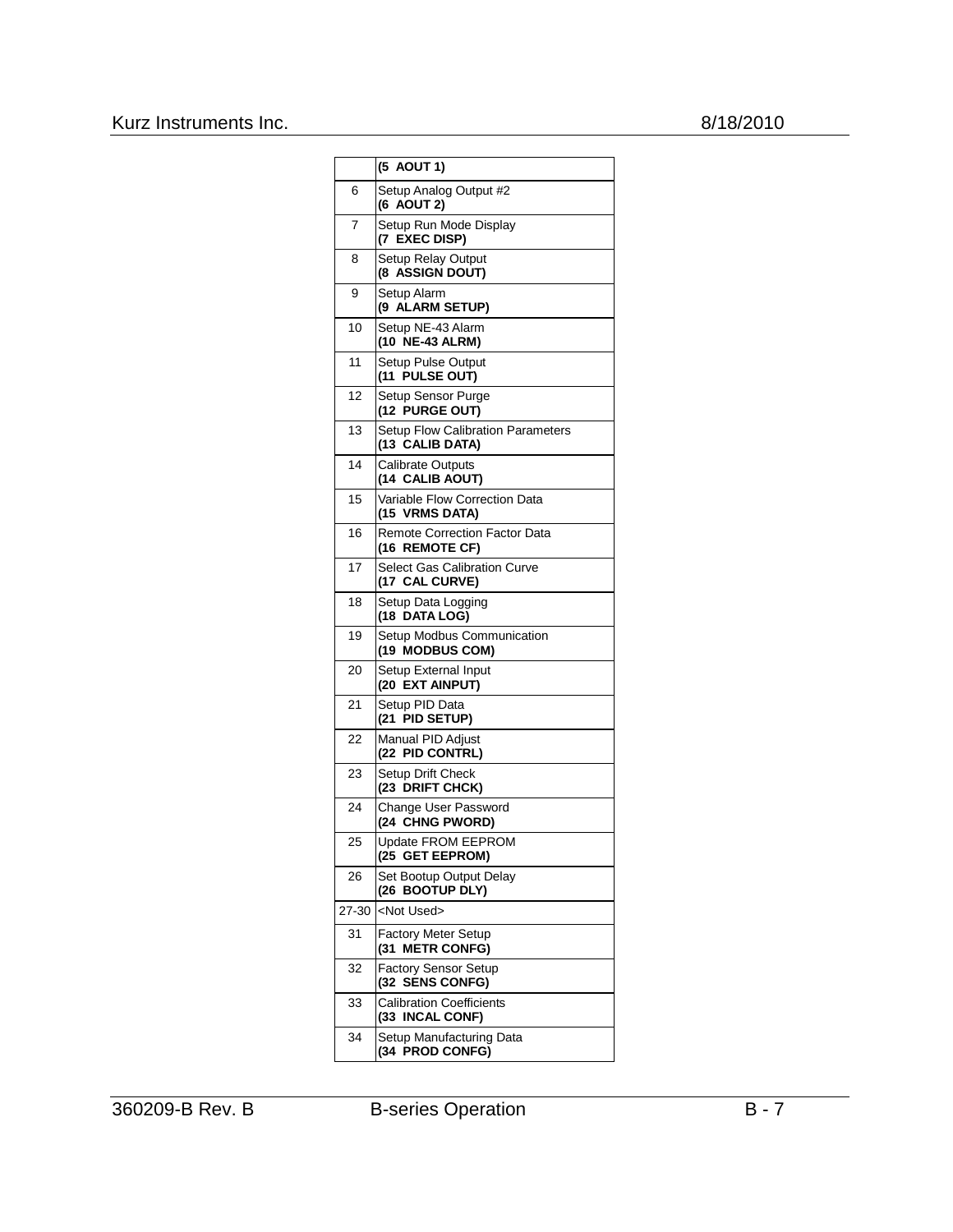| 35 | Save TO EEPROM<br>(35 SAV 2 EEPR)                    |
|----|------------------------------------------------------|
| 36 | <b>Bridge PID Coefficients</b><br>(36 BRIDGE PID)    |
| 37 | Disable AutoSave<br>(37 AUTO SAVE)                   |
| 38 | Disable Terminal Home<br>(38 CURSR HOME)             |
| 39 | <b>Extended Factory Setup</b><br>(39 SETFACTORY)     |
| 40 | Set Analog Output Cal Coefficient<br>(40 AO CALCOEF) |

The first 26 options in Display Mode are identical to the options in Program Mode. In Display Mode, the menu items can only be viewed and not changed.

#### *LOG MODE* **MENU OPTIONS**

| Option<br># | Menu                                         |
|-------------|----------------------------------------------|
| 1           | Event Log<br>(1 EVENT)                       |
| 2           | Min/Max Data<br>(2 MIN/MAX)                  |
| 3           | <b>Trend Log</b><br>(3 TREND)                |
| 4           | System Configuration<br>(4 CONFIG)           |
| 5           | <b>System Monitored Data</b><br>(5 RUN DATA) |

#### *EXTENDED UTILITIES MODE* **MENU OPTIONS**

| Option |                                                  |
|--------|--------------------------------------------------|
| #      | Menu                                             |
| 1      | Drift Check at Zero<br>(1 ZERO DRIFT)            |
| 2      | Drift Check at Mid-span<br>(2 MIDSP DRFT)        |
| 3      | Drift Check at Full-span<br>(3 FULLSP DRFT)      |
| 4      | Drift Check Cycle (all tests)<br>(4 CYCLE DRIFT) |
| 5      | <b>Reset Flow Total</b><br>(5 RESET TOTAL)       |

When a menu is selected, the **H** key is used to back out of the menu and return to the top level Option Entry screen. Pressing the **H** key a second time will exit out of the user mode and return the system to *Run Mode*.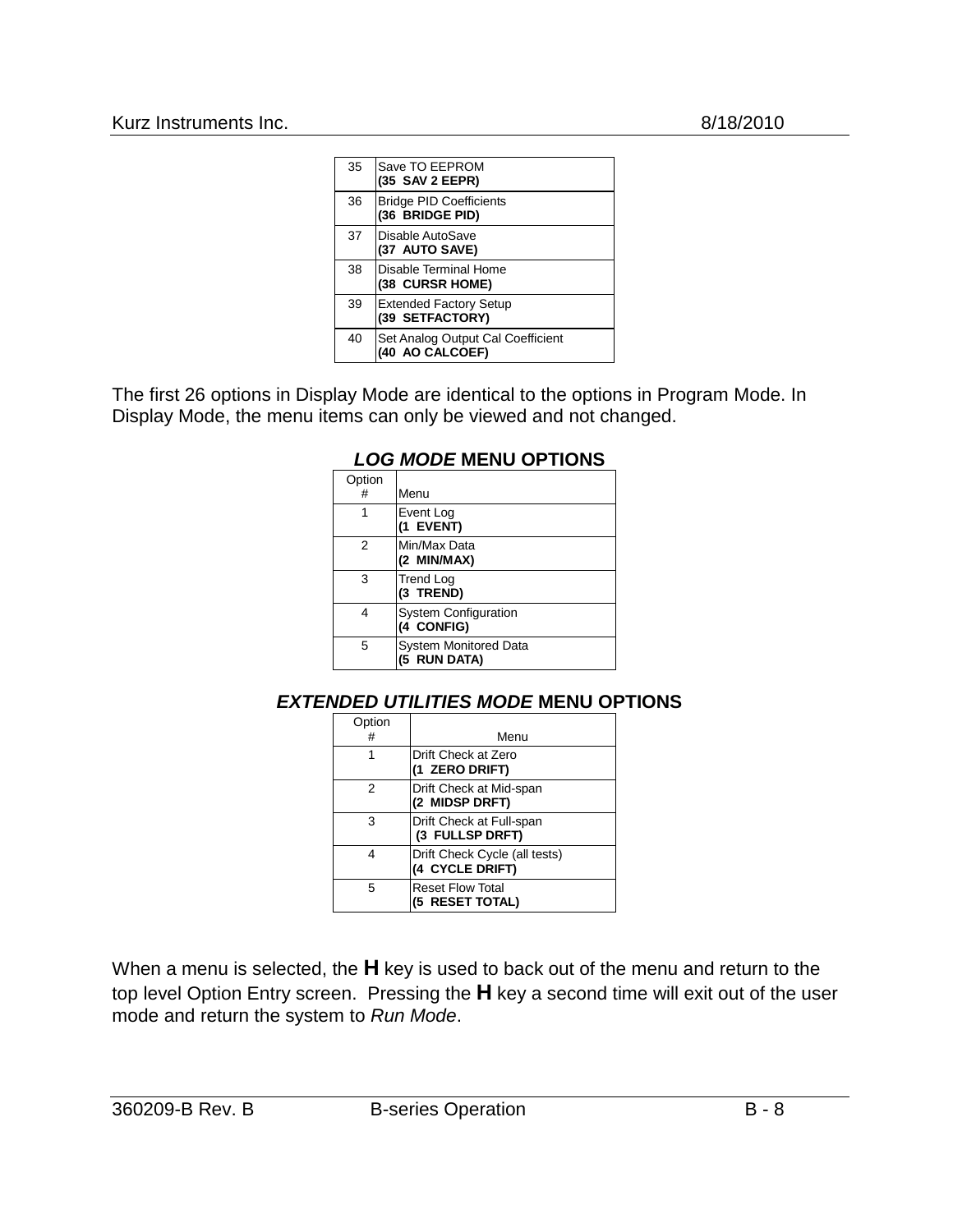## **Auto Exit**

The flow meter has a built in **Auto Exit** timer that will return the meter to *Run Mode* from any of the user modes if there has been no user input for more than 3 minutes. If the user placed the meter in *Program Mode* and made changes and didn't return the meter to *Run Mode*, the meter will save the changes to EEPROM before returning to *Run Mode* after 3 minutes of no user activity.

### **Entering Data**

Data is entered using the numeric (**0-9**), minus (**-**) and decimal (**.**) keys for floating point or integer parameters. After the value is entered, the **E** key is pressed to accept the entry. When entering data, the **D** key will clear one character to the left, similar to the backspace key on a computer keyboard. The **C** key will clear the entire value and restart the entry of the value at the first digit.

For parameters with a selection list, the up arrow (**^**) and down arrow (**v**) keys are used to scroll the list to the desired value. When the desired list value is displayed, the **E** key is pressed to accept the entry.

String/text parameters are entered using the numeric keys similar to entering a text message on a cellular phone. Alphabetic characters and special characters (eg <,>,%, etc) are mapped to the numeric keys as follows:

| Keypad Key | <b>Character Map</b>   |
|------------|------------------------|
|            | $0, , (, ), +, , < s$  |
|            | 1, 7, 4, 3, 6, 6, 7, 8 |
| 2          | 2, A, B, C             |
| 3          | 3, D, E, F             |
|            | 4, G, H, I             |
| 5          | 5, J, K, L             |
| 6          | 6, M, N, O             |
|            | 7, Q, R, S             |
|            | 8, T, U, V             |
|            | 9, W, X, Y, Z          |

The alphabetic and special characters are entered by repeated pressing of the corresponding numeric key. When the desired character is displayed, the **E** key is pressed to accept the character and advance the cursor to the right. During text input mode, a cursor is visible to indicate the current character entry position on the display. As with numeric entry, the **D** key will clear one character to the left and the **C** key will clear the entire string and restart text input at the first character of the string.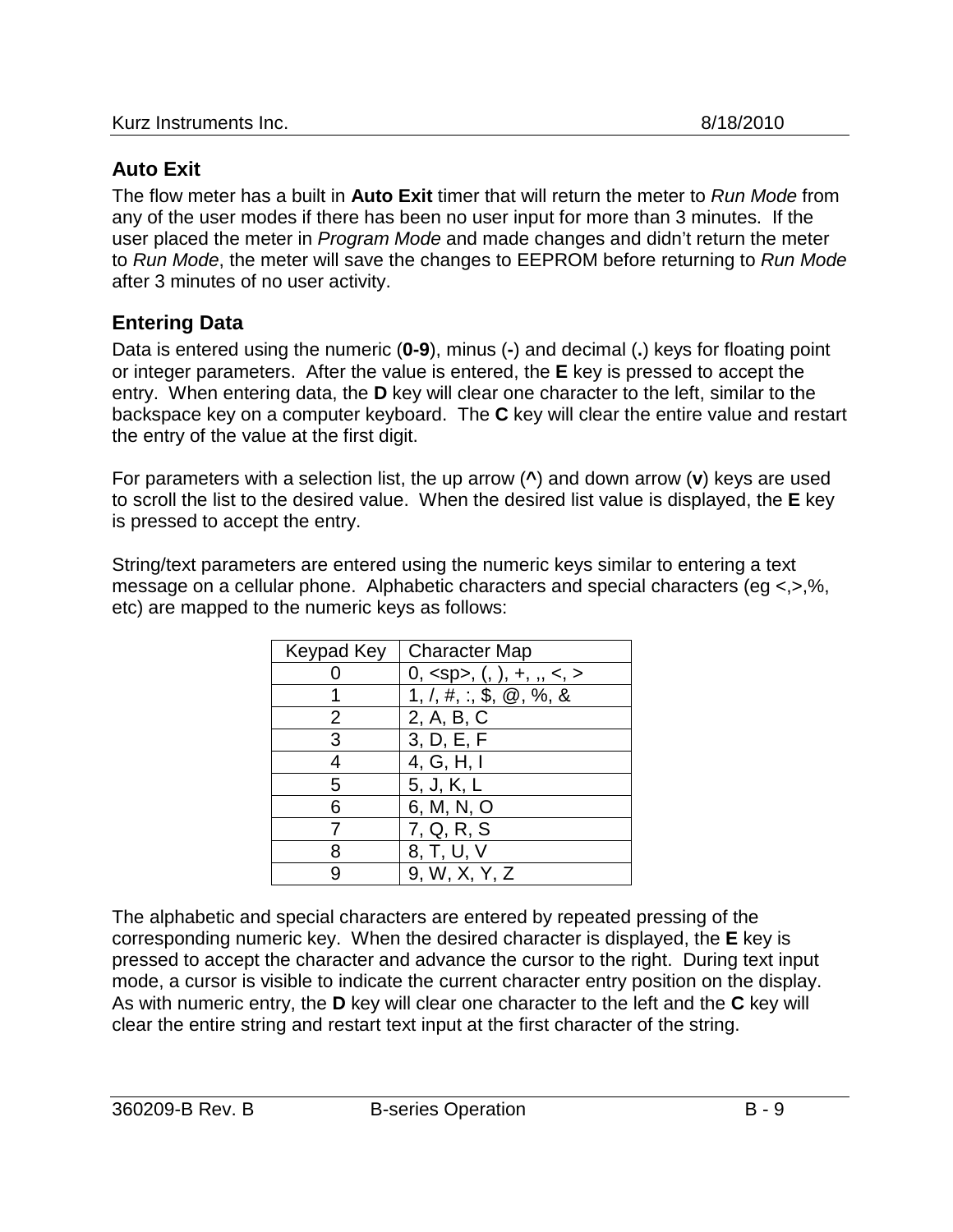| Tag Name characters | Key sequence                                      |
|---------------------|---------------------------------------------------|
|                     | 3,3,3,3, E                                        |
|                     | (E accepts the character and moves the cursor to  |
|                     | the next character position to the right)         |
|                     | 8,8,E                                             |
|                     |                                                   |
|                     | 1.E                                               |
|                     | 0.E                                               |
|                     | 0.E                                               |
| Accept entry        | $E(E)$ is used to accept the entered text string) |
|                     |                                                   |

For example, the following key sequence is used to enter the Tag Name 'FT-100':

All of the above menus may be accessed via the USB port using a terminal emulator program (such as HyperTerminal or TeraTerm). The display on the terminal emulator screen will overwrite in place like the LCD does. The function keys on the terminal emulator are the same as the 4x5 keypad but in lower case. To turn off the echo of the display characters to the serial ports, press the **+** key, (shift +). Pressing **+** key again will toggle it back on. The unit will respond to only the + and <ESC>xxx commands when Terminal Echo is off.

Note: The meter Tag Name and other text parameters can be entered as a continuous string using a remote terminal keyboard (versus single characters followed by the <ENTER> key) by holding the <SHIFT>key while simultaneously pressing the alpha (A-Z), numeric (0-9), hyphen (-), or period (.) key.

### <span id="page-9-0"></span>*Run Mode Display*

In firmware version 2.0 and above the flow meter's *Run Mode* screen is configurable for both content and style. The configuration is saved in EEPROM and is persistent between bootup/power cycles of the meter. The *Run Mode* display setup is performed in *Program Mode* by pressing **P**, the **access code** (654321) and **E**. Press **2** to invoke the *Quick Jump* option entry method and select Option #**7**, for the Display Setup menu.

The first item in the menu is the Run Mode Display type. The *Run Mode* screens can be configured to display as *scrolling* screens displaying one process variable per screen. Or the display can be a *static* screen displaying up to 2 process variables. Use the **^** or **v** keys to select between STATIC and SCROLLED and press **E** to accept the selection.

|         | RUN MODE DISPLAY     |
|---------|----------------------|
| >STATIC | $\mathcal{L}_{\tau}$ |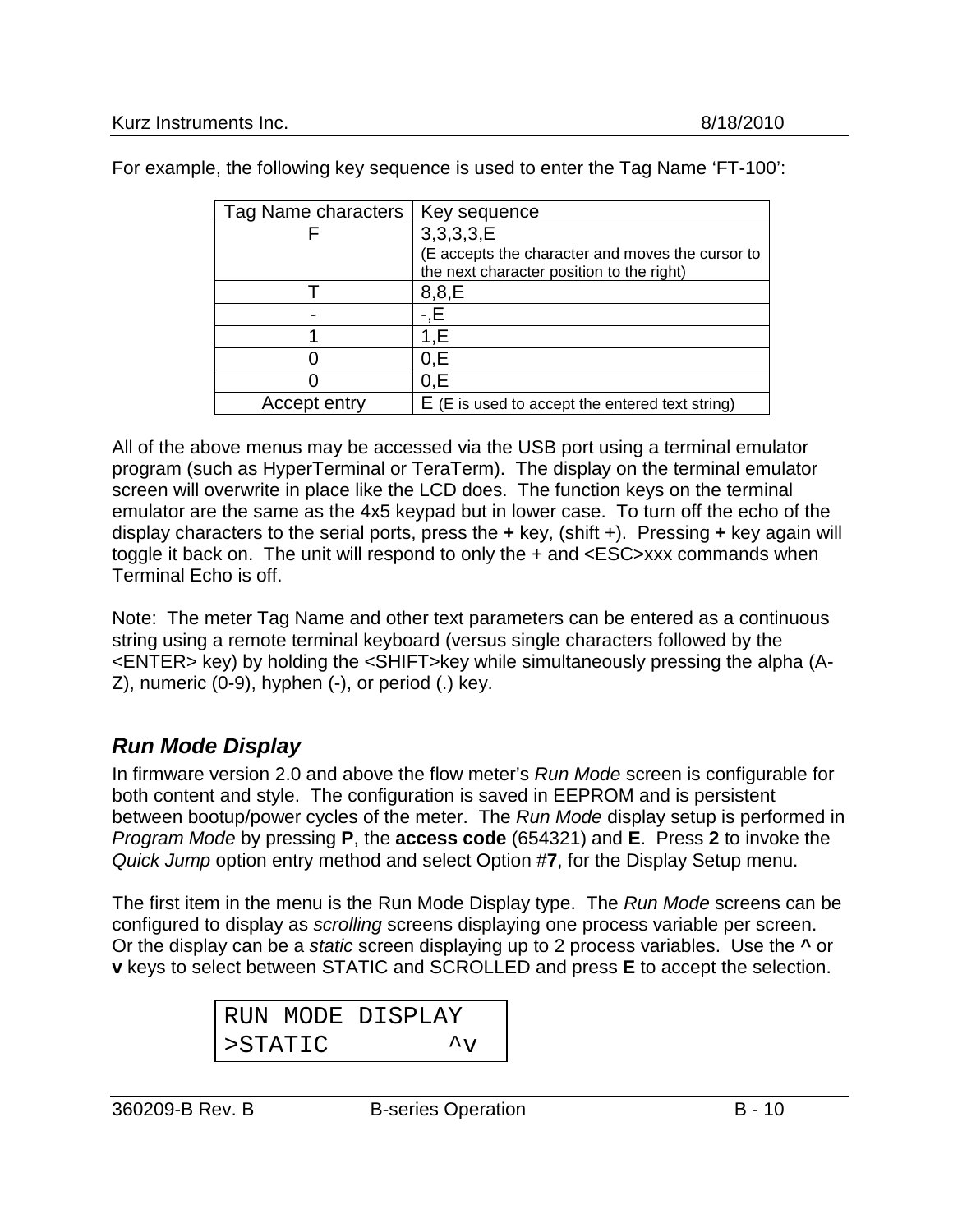If STATIC format is selected for the *Run Mode* Display, the meter will prompt for the process variables to display

| STATIC VARS   |                      |
|---------------|----------------------|
| $>$ FLOW+TEMP | $\mathcal{L}_{\tau}$ |

Use the **^** or **v** keys to select the desired display option and press **E** to accept the selection. The following display options are available

| Display option   | Sample display                                     |                                                              |
|------------------|----------------------------------------------------|--------------------------------------------------------------|
| <b>FLOW ONLY</b> | FLOW 0.0000 SCFM                                   | Flow displays on line 1<br>Line 2 is blank                   |
| <b>FLOW+TOT</b>  | FLOW 0.0000 SCFM<br>1.838E+07<br><b>FLTOT</b>      | Flow displays on line 1<br>Totalized flow displays on line 2 |
| FLOW+VEL         | <b>FLOW 0.0000 SCFM</b><br><b>VEL 0.00000 SFPM</b> | Flow displays on line 1<br>Velocity displays on line 2       |
| TAG+FLOW         | TAG NAT. GAS<br>0.0000 SCFM<br><b>FLOW</b>         | Tag Name displays on line 1<br>Flow displays on line 2       |
| FLOW+TEMP        | <b>FLOW</b><br>0.0000 SCFM<br>82,003 DEGF<br>TEMP  | Flow displays on line 1<br>Temperature displays on line 2    |

If SCROLLED format is selected for the *Run Mode* Display, the meter will prompt for the combinations of process variables to be scrolled

| SCROLLED VARS |                      |
|---------------|----------------------|
| >SCROLL ALL   | $\mathcal{L}_{\tau}$ |

Use the **^** and **v** keys to scroll through the following combinations of process variables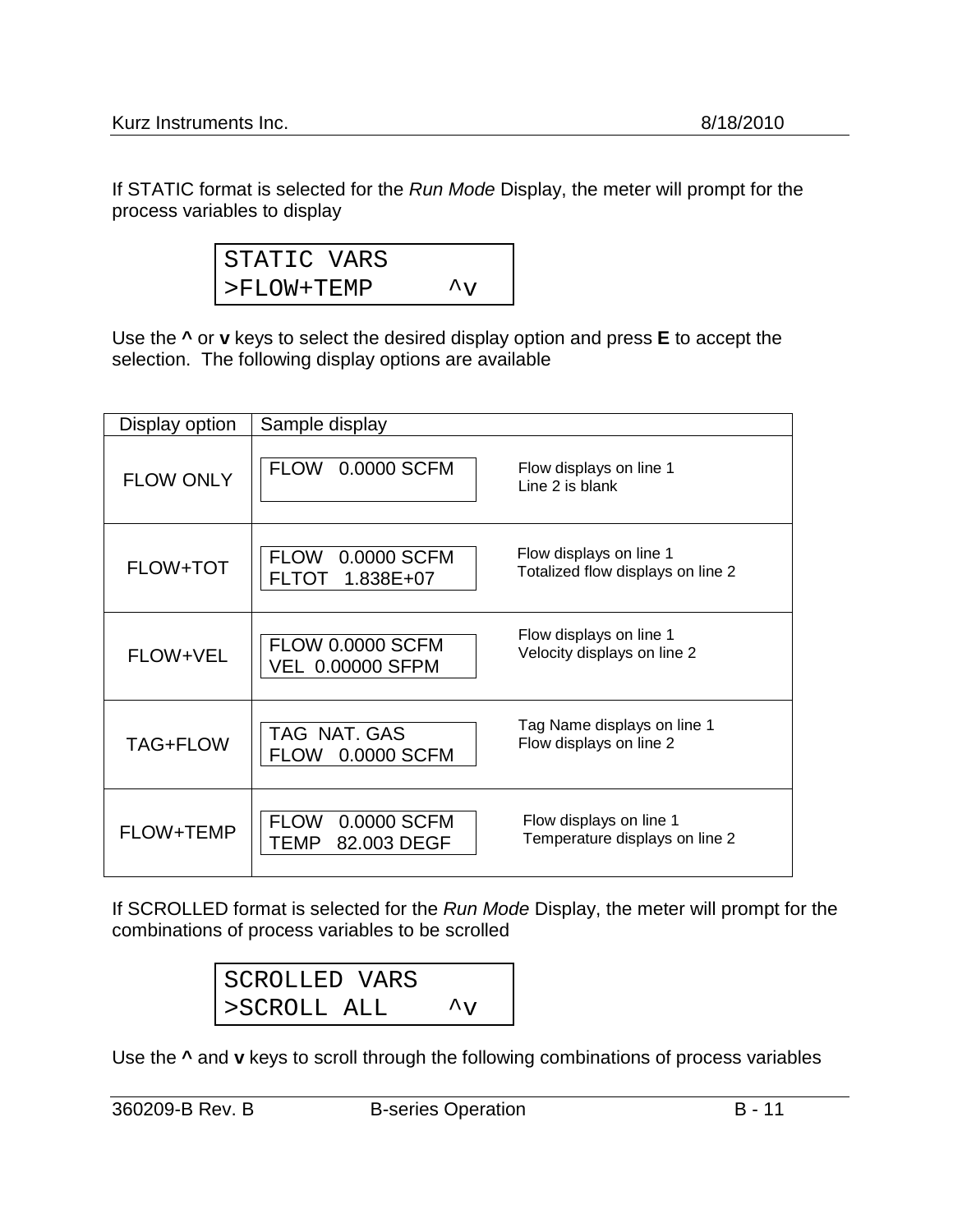and press **E** to accept the selection. The SCROLLED VARS list includes the following:

SCROLL ALL, FLOW ONLY, FLOW+TOT, FLOW+VEL, TAG+FLOW, TAG+FLOW+VEL, FLOW+TOT+VEL, FLOW+TEMP, FLOW+TEMP+VEL

For the *Run Mode* scrolled format, each screen will display the value of only one process variable; the description will be on line 1 and the value with units will be on line 2.

| <b>Flow</b>                     | <b>FLOW RATE</b><br><b>SCFM</b><br>0.0000   |
|---------------------------------|---------------------------------------------|
| Temp                            | TEMPERATURE<br>82.52<br>DEGF                |
| Velocity                        | <b>VELOCITY</b><br><b>SFPM</b><br>0.0000    |
| <b>Totalized</b><br><b>Flow</b> | <b>TOTAL FLOW</b><br><b>SCF</b><br>183545.0 |
| Tag Name                        | <b>TAG NAME</b><br>NAT. GAS24               |

For scrolled format, the user also defines the scroll interval which must be at least 2 seconds, but can be up to 8 seconds. Use the numeric keys to enter the scroll interval in seconds and press **E** to accept the entry.

|    | SCROLL INTERVAL |
|----|-----------------|
| >2 | <b>SEC</b>      |

After entering the scroll interval, the meter returns to the Program Mode Option Entry screen. Note, the Display Setup Menu is also part of the meter's Quick Setup Menu.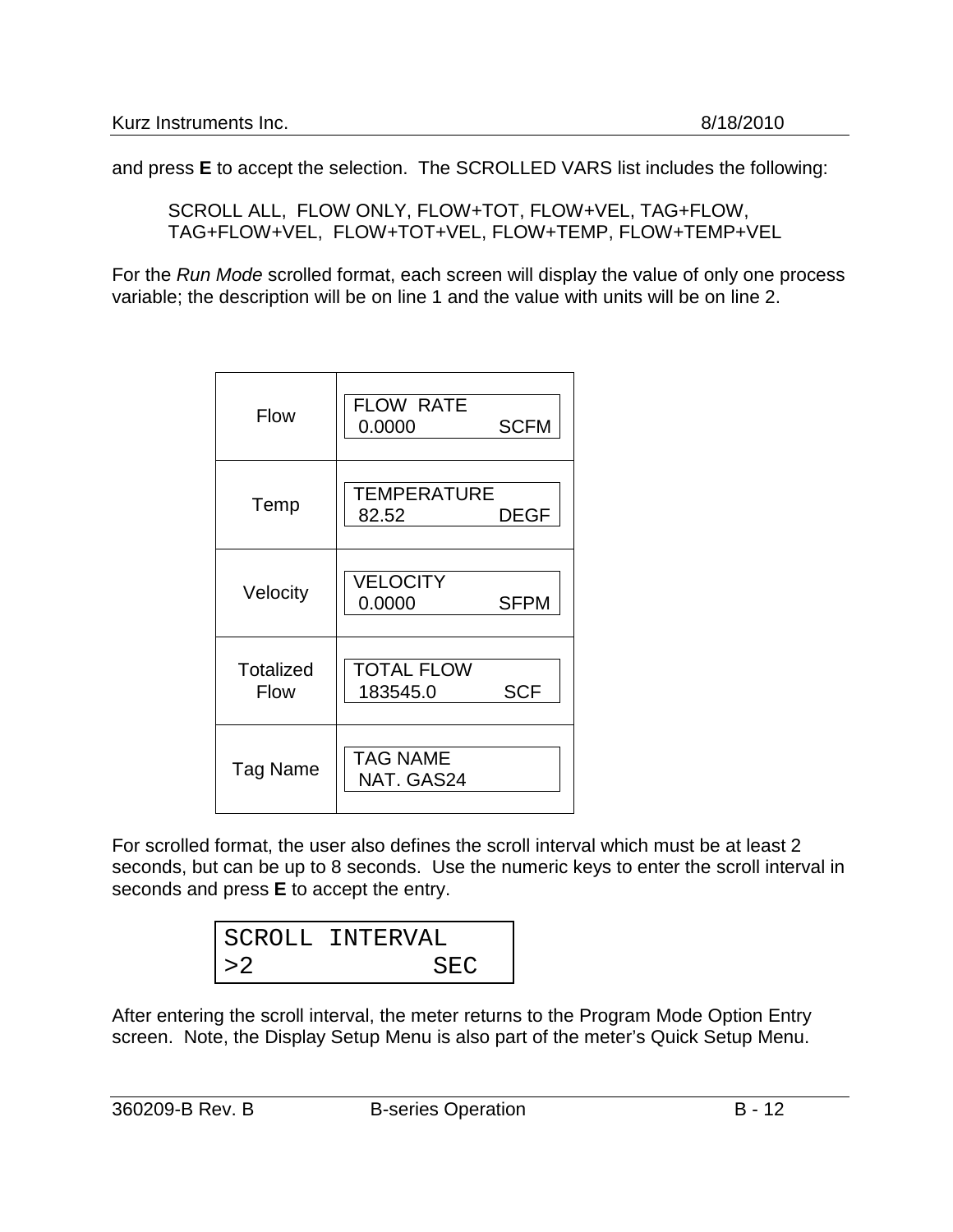### *Flow Meter Time Constant*

Different factors are involved with controlling the speed of the MFT B-series.

- Sensor Response Time (see Brochure)
- Meter Filter time constant (see *configuration changes* section for adjustments)

Depending on the various settings, you can have a response time which is sensor limited or over damped using the Meter Filter time constant. The net response is the cascade of all the above. So even if the Meter Filter is at 0 seconds, the response time will still be limited by the sensor.

### *Configuration Data Storage*

The configuration data is stored in EEPROM on the MFT B- Series board. All information about the flow meter is stored in this memory and is persistent between power cycles of the meter. In addition, the original Factory configuration of the sensor data and 4-20 mA calibration is stored in the EEPROM of the unit.

When making changes in *Program Mode* the changes are automatically saved to EEPROM memory when the user exits from *Program Mode*.

#### **Configuration, Upload/Download using Xmodem**

The upload/download process allows the user to save the factory and field customized configuration data to a remote file on a PC. This is done one of two ways, by using the upload ascii command or using the Kurz Instruments program KZCOMM which ships with all meters. See the KZCOMM documentation for instructions on how to use the program to transfer configuration files. The configuration file will transfer as a binary file of about 4 kbytes in 5 seconds at 9600 baud. To initiate this using a terminal emulator, enter the command:

#### *<Esc>***upload***<Ret>,*

where, <Esc> is the escape key on the keyboard followed by the text "upload" and <Ret> is the enter or return key. A prompt will be displayed to indicate that the Xmodem receive is ready to start on the PC. Using HyperTerminal, select Transfer, Receive File and then select the file location and name in which the binary configuration file is to be stored. If too much time is spent (more than 30 seconds) responding to the Xmodem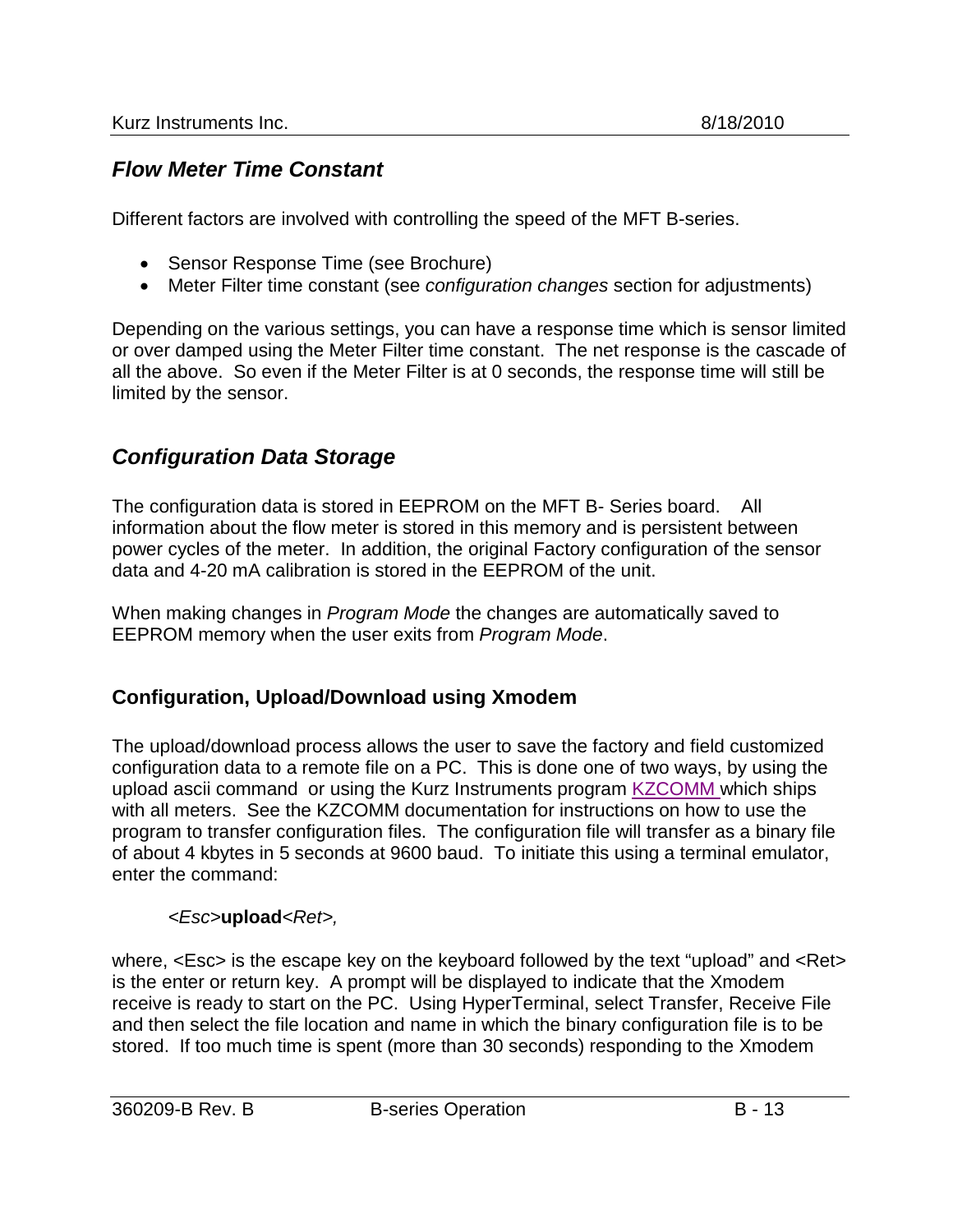| Kurz Instruments Inc. | 8/18/2010 |
|-----------------------|-----------|
|                       |           |

receive prompt the upload command will timeout and will have to be issued again.

To copy this configuration back into a unit or transfer it to another MFT B-Series with the same configuration file format, use the command:

#### *<Esc>***download***<Ret>,*

where, <Esc> is the escape key on your keyboard followed by the text "download" and <Ret> is the enter or return key. A prompt will be displayed to indicate that the Xmodem transmit is ready to start on the PC. Again you have 30 seconds before it times out. Using HyperTerminal select Transfer, Send File and select the binary configuration file to be transferred to the MFT B-Series Unit.

The above commands are effective only when the MFT B-Series is in *Run Mode*. It is recommended to turn OFF the terminal echo during this process to avoid dumping character strings on the terminal screen. Refer to the section *Overview of the user Interface* on how to turn the terminal echo ON and OFF.

# *Calibration of the Analog Output*

A menu is available to perform the calibration of the analog output(s) on MFT series flow meters. You enter the Analog Output Calibration menu and use an external meter to "dial in" the 4.0 mA Zero and then the 20.0 mA Span. The **^v** keys are used to raise or lower the output until it matches the two conditions listed. Once they are in agreement, the **E** key is pressed to accept this value. See the Configuration section of the manual for step-by-step instructions.

# *Calibration of the Analog Input*

There are no on board menus for the user to calibrate the analog inputs. This is a Factory process only. If your transmitter is reading the ambient temperature within a few degrees when the flow rate is higher than 100 SFPM (0.5 SMPS), then the input is properly calibrated and your sensor is most likely working also. You can also test the independent calibrator under the zero-span menu to confirm the accuracy of the calibration

### *Status Alarms and NE-43Alarms*

The MFT B-Series has two types of alarm mechanisms - status alarms and a NE-43 alarm. The MFT B-Series meters can be factory configured with up to two (2) status